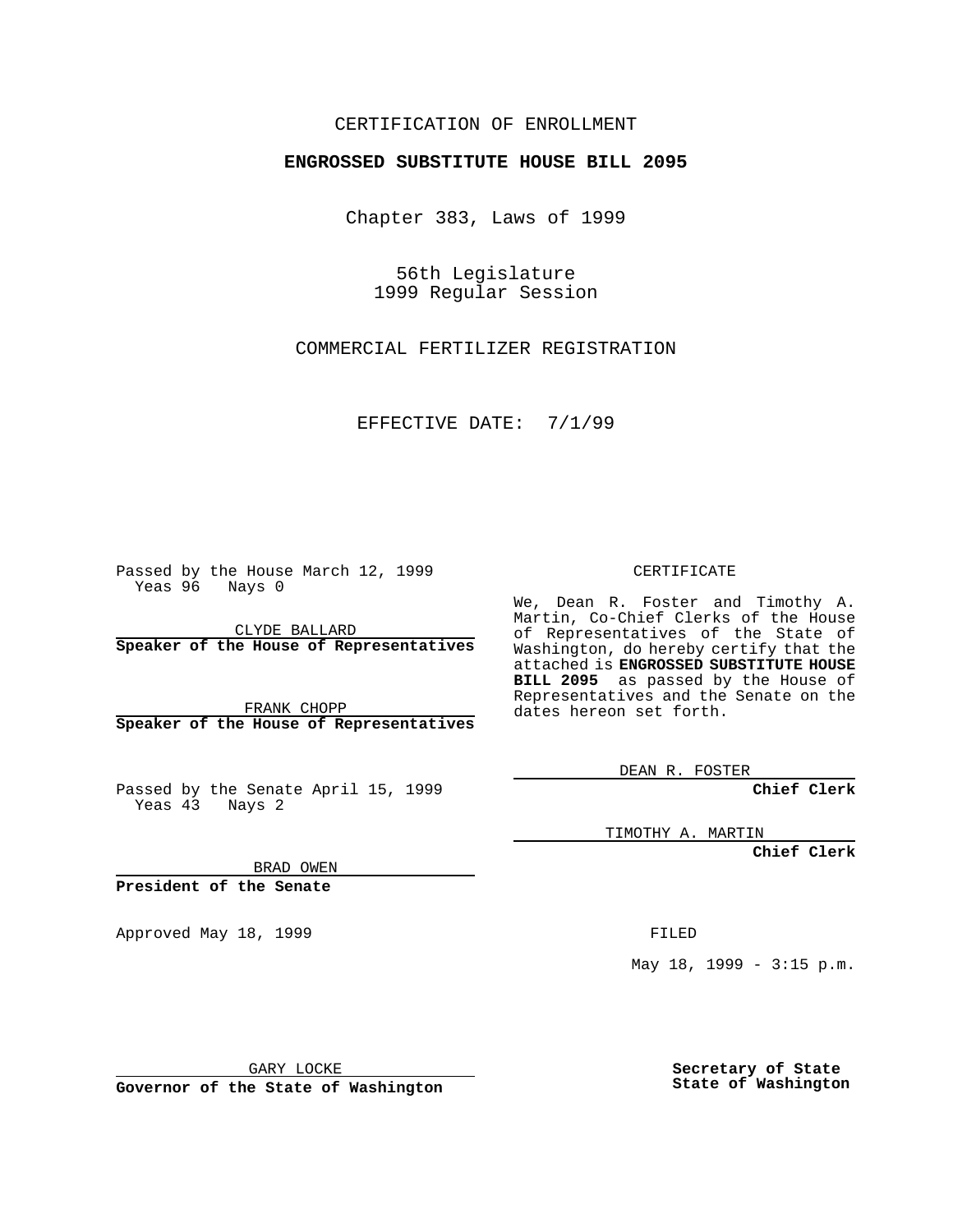## **ENGROSSED SUBSTITUTE HOUSE BILL 2095** \_\_\_\_\_\_\_\_\_\_\_\_\_\_\_\_\_\_\_\_\_\_\_\_\_\_\_\_\_\_\_\_\_\_\_\_\_\_\_\_\_\_\_\_\_\_\_

\_\_\_\_\_\_\_\_\_\_\_\_\_\_\_\_\_\_\_\_\_\_\_\_\_\_\_\_\_\_\_\_\_\_\_\_\_\_\_\_\_\_\_\_\_\_\_

Passed Legislature - 1999 Regular Session

## **State of Washington 56th Legislature 1999 Regular Session**

**By** House Committee on Agriculture & Ecology (originally sponsored by Representatives G. Chandler, Linville, Koster, Grant, B. Chandler, Anderson and Sump)

Read first time 03/02/1999.

 AN ACT Relating to registration fees, stop sale and use, seizure, and disposal of commercial fertilizer; amending RCW 15.54.325, 15.54.330, 15.54.440, and 15.54.450; providing an effective date; and declaring an emergency.

5 BE IT ENACTED BY THE LEGISLATURE OF THE STATE OF WASHINGTON:

6 **Sec. 1.** RCW 15.54.325 and 1998 c 36 s 4 are each amended to read 7 as follows:

 (1) No person may distribute in this state a commercial fertilizer until it has been registered with the department by the producer, importer, or packager of that product. A bulk fertilizer does not require registration if all commercial fertilizer products contained in the final product are registered.

13 (2) An application for registration shall be made on a form 14 furnished by the department and shall ((be accompanied by a fee of 15 twenty-five dollars for each product. Labels for each product shall 16 accompany the application. All companies planning to mix customer-17 formula fertilizers shall include the statement "customer-formula grade 18 mixes" under the column headed "product name" on the product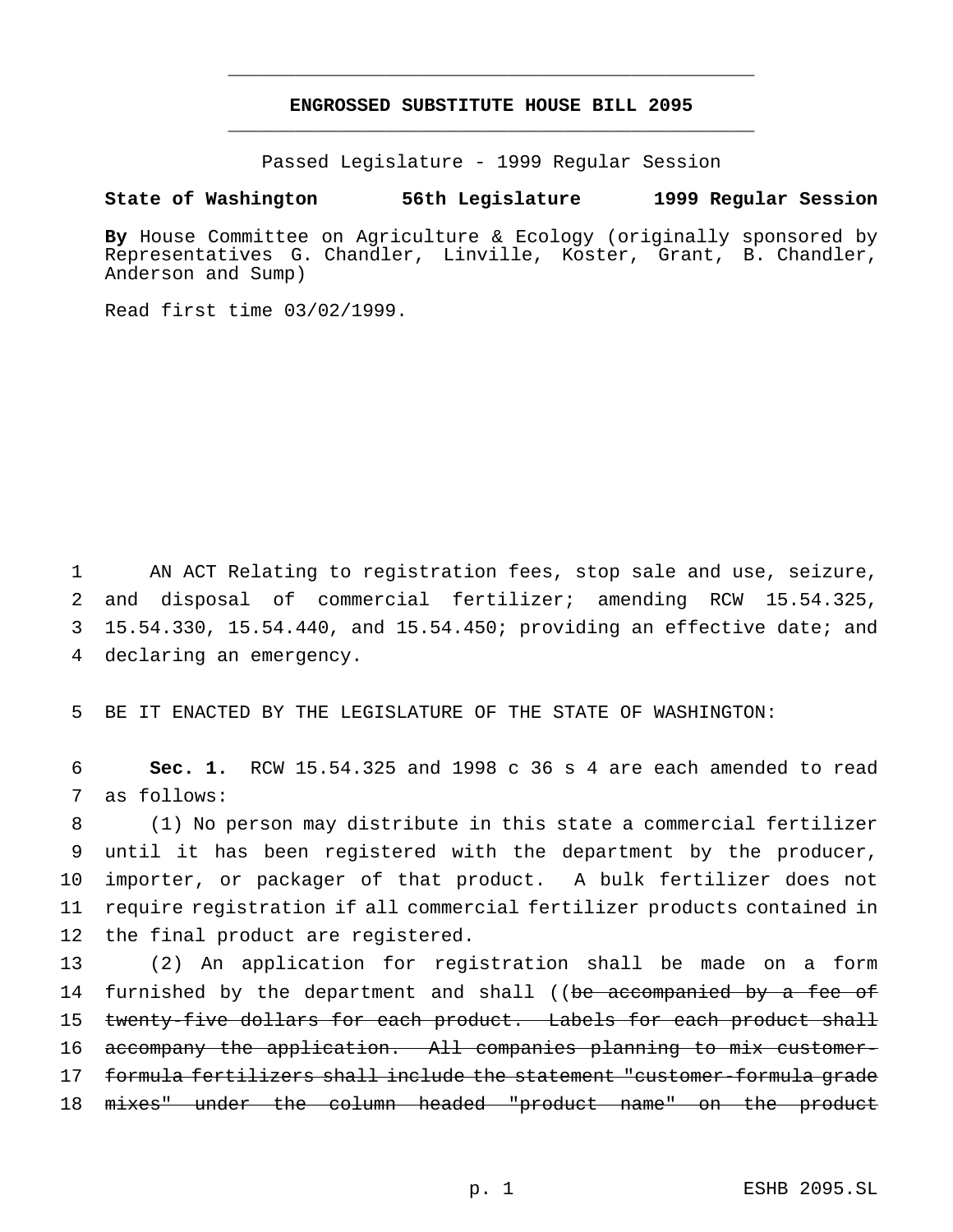- registration application form. All customer-formula fertilizers sold
- under one brand name shall be considered one product.
- 3 (3) An application for registration shall)) include the following:
- (a) The product name;
- (b) The brand and grade;
- (c) The guaranteed analysis;
- (d) Name, address, and phone number of the registrant;
- 8 (e) Labels for each product being registered;

 (f) Identification of those products that are (i) waste-derived fertilizers, (ii) micronutrient fertilizers, or (iii) fertilizer materials containing phosphate;

 (g) Identification of the fertilizer components in the commercial fertilizer product and verification that all the components are registered. If any of the components are not registered, then the application must include the concentration of each metal in each fertilizer component, for which standards are established under RCW 15.54.800;

 (h) Waste-derived fertilizers and micronutrient fertilizers shall include at a minimum, information to ensure the product complies with chapter 70.105 RCW and the resource conservation and recovery act, 42 21 U.S.C. Sec. 6901 et seq.; and

(i) Any other information required by the department by rule.

23 (((4))) (3) All companies planning to mix customer-formula fertilizers shall include the statement "customer-formula grade mixes" 25 under the column headed "product name" on the product registration application form. All customer-formula fertilizers sold under one brand name shall be considered one product.

 (4) All registrations issued by the department for registrants whose names begin with the letters A through M expire on June 30th of even-numbered years and all registrations issued by the department for registrants whose names begin with the letters N through Z expire on June 30th of odd-numbered years, unless otherwise specified in rule adopted by the director.

 (5) An application for registration shall be accompanied by a fee 35 of fifty dollars for each product, except that an applicant whose 36 registration expires in even-numbered years shall pay a fee of twenty-37 five dollars for each product for the registration period ending June 30, 2000.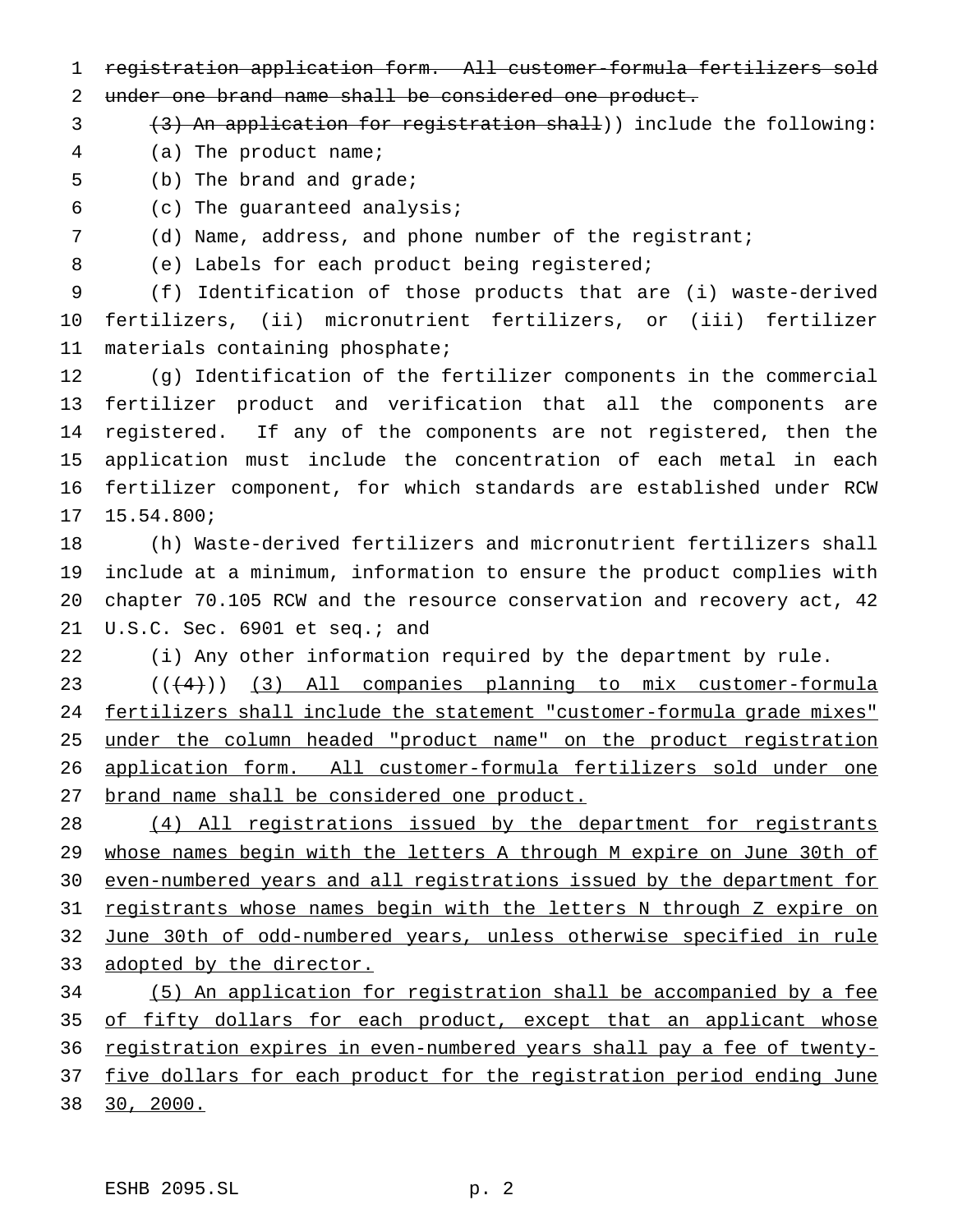(6) If an application for renewal of the product registration 2 provided for in this section is not filed prior to July 1st of ((any 3 one)) the registration renewal year, a ((penalty)) late fee of ten dollars per product shall be assessed and added to the original fee and shall be paid by the applicant before the renewal registration shall be 6 issued. The assessment of this late ((collection)) fee shall not prevent the department from taking any other action as provided for in 8 this chapter. The ((penalty)) late fee shall not apply if the applicant furnishes an affidavit that he or she has not distributed this commercial fertilizer subsequent to the expiration of his or her prior registration.

 **Sec. 2.** RCW 15.54.330 and 1998 c 36 s 5 are each amended to read as follows:

 (1) The department shall examine the commercial fertilizer product registration application form and labels for conformance with the requirements of this chapter. If the application and appropriate labels are in proper form and contain the required information, the particular commercial fertilizer products shall be registered by the department and a certificate of registration shall be issued to the 20 applicant. ((All registrations expire June 30th of each year.))

 (2) In reviewing the commercial fertilizer product registration application, the department may consider experimental data, manufacturers' evaluations, data from agricultural experiment stations, product review evaluations, or other authoritative sources to substantiate labeling claims. The data shall be from statistically designed and analyzed trials representative of the soil, crops, and climatic conditions found in the northwestern area of the United States.

 (3) In determining whether approval of a labeling statement or guarantee of an ingredient is appropriate, the department may require the submission of a written statement describing the methodology of laboratory analysis utilized, the source of the ingredient material, and any reference material relied upon to support the label statement or guarantee of ingredient.

 (4) Before registering a waste-derived fertilizer or micronutrient fertilizer, the department shall obtain written approval from the 37 department of ecology as provided in RCW ((15.54.800)) 15.54.820. Once a waste-derived fertilizer or micronutrient fertilizer has been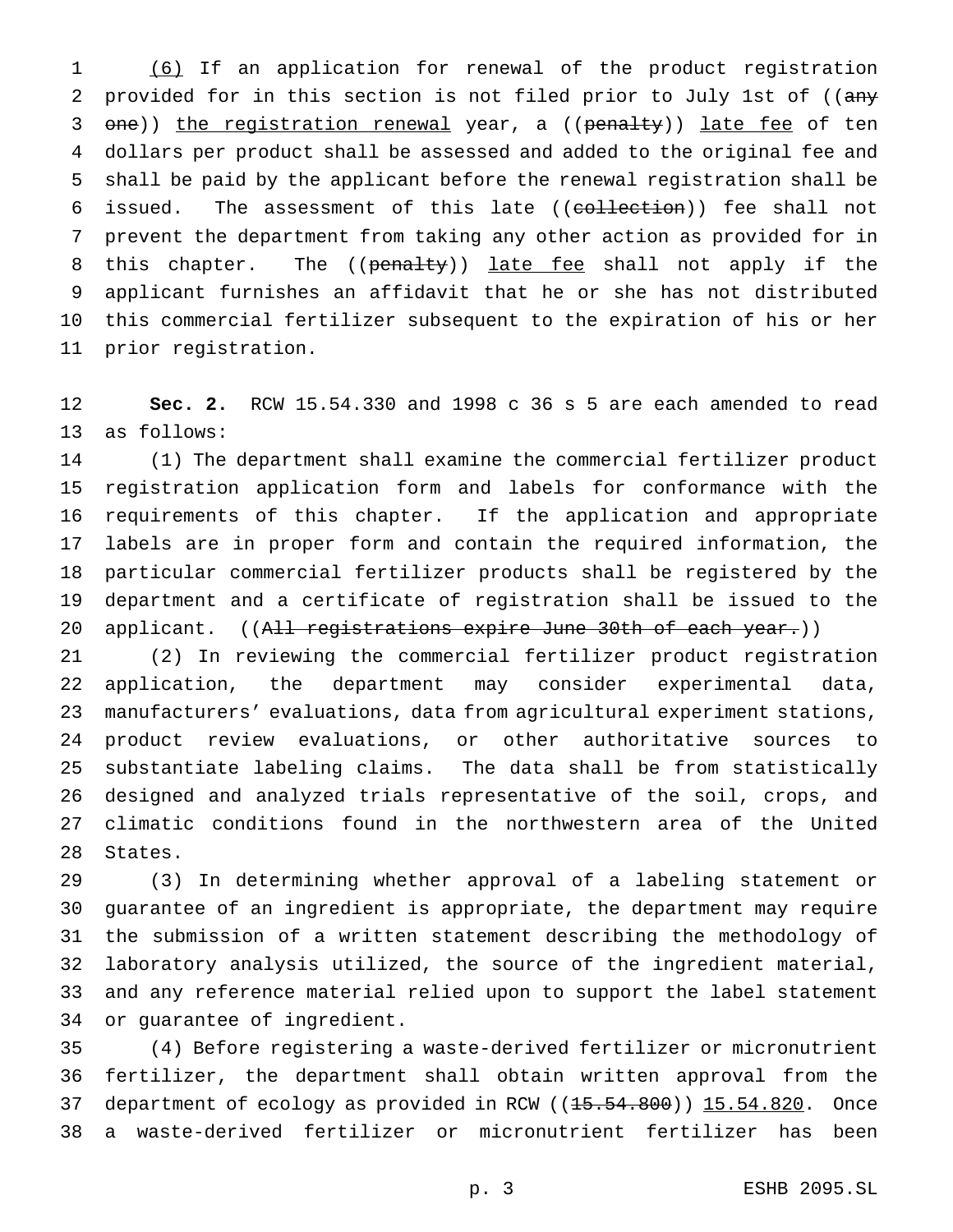approved by the department of ecology, its subsequent use in another product during that registration cycle shall not require department of ecology review. This subsection shall apply to new and renewal registration applications for periods beginning July 1, 1999, and thereafter.

6 **Sec. 3.** RCW 15.54.440 and 1987 c 45 s 23 are each amended to read 7 as follows:

8 (1) Commercial fertilizers that are not registered in Washington 9 state or that fail to meet the Washington standards for total metals 10 pose an emergency situation because they may contain certain metals at 11 levels which are harmful to Washington soils and plants and may contain 12 substances which are harmful to the public without its knowledge. 13 Commercial fertilizers that are not registered or that fail to meet the 14 Washington standards for total metals are subject to immediate stop 15 sale, stop use, or withdrawal from distribution in this state and 16 seizure, disposal, or both.

17  $(2)$  The department may issue and enforce a written ((or printed)) 18 "stop sale, " "stop use, " or ((removal)) "withdrawal from distribution" 19 order to the distributor, owner, or custodian of any lot of commercial 20 fertilizer to hold ((said)) the commercial fertilizer at a designated 21 place when the department has reasonable cause to believe such 22 fertilizer is being offered or exposed for sale in violation of any of 23 the provisions of this chapter((, until this chapter has been complied 24 with and said commercial fertilizer is released by order in writing of 25 the department)).

26 (3) The department may issue and enforce a written immediate "stop 27 sale," "stop use," or "withdrawal from distribution" order to any 28 distributor, owner, or custodian of commercial fertilizer in the state 29 for any commercial fertilizer that:

30 (a) Is not registered in Washington state; or

31 (b) According to the department, fails to meet the Washington 32 standards for total metals, as established in RCW 15.54.800 or the 33 rules adopted under this chapter.

 $(4)$  The department shall release the commercial fertilizer ((so withdrawn)) stopped or withdrawn under subsection (2) or (3) of this 36 section when the distributor, owner, or custodian has complied with the provisions of this chapter and the rules adopted under it and the department has issued a written release order. If compliance is not or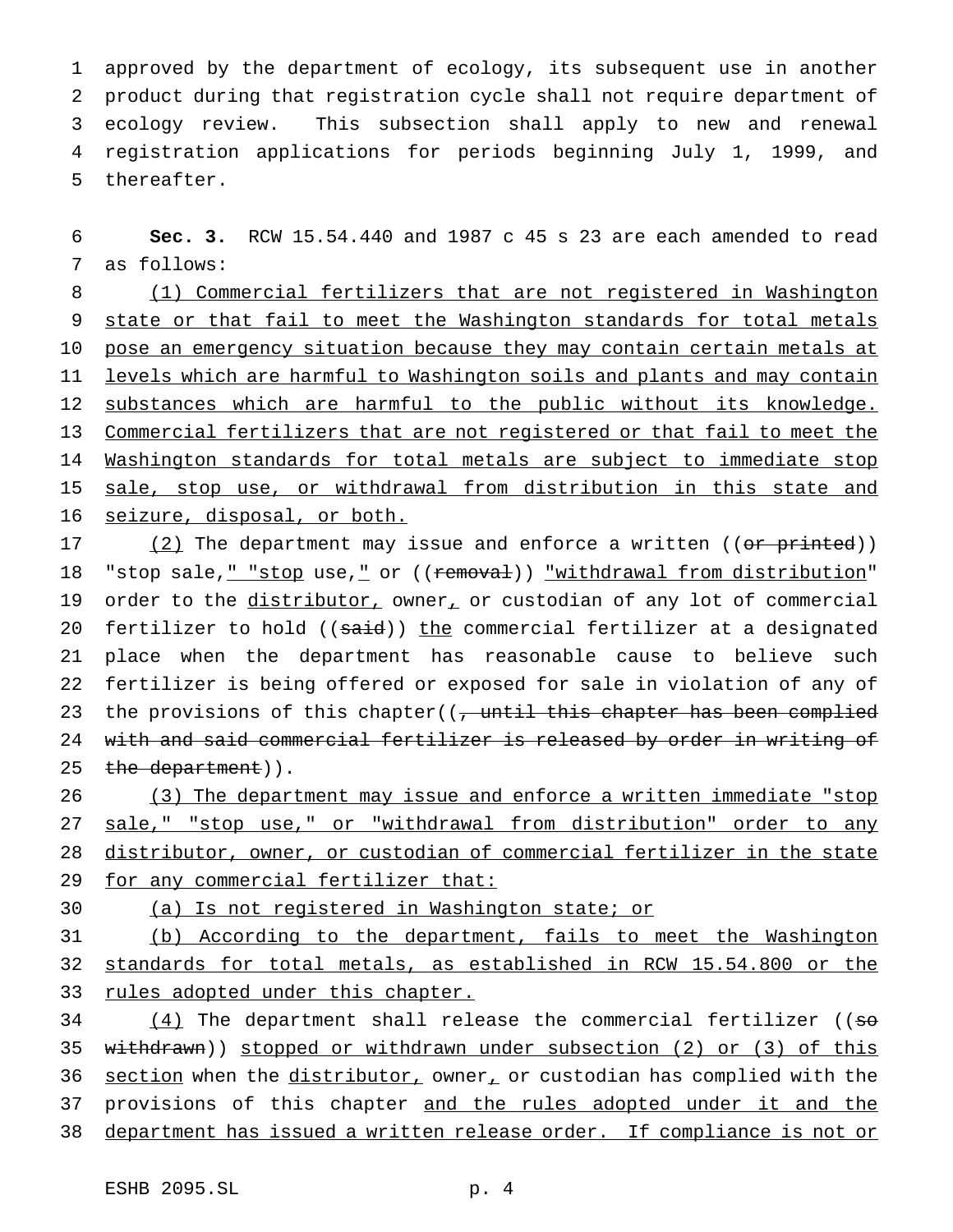1 cannot be obtained, the department may institute proceedings under RCW 15.54.450 or may agree in writing with the distributor, owner, or custodian of the commercial fertilizer to an alternative disposition of the commercial fertilizer. (5) All costs associated with any "stop sale," "stop use," or "withdrawal from distribution" incurred by the distributor, owner, or

7 custodian of a commercial fertilizer are the responsibility of the 8 distributor, owner, or custodian.

9 **Sec. 4.** RCW 15.54.450 and 1967 ex.s. c 22 s 33 are each amended to 10 read as follows:

 (1) Any lot of commercial fertilizer not in compliance with the provisions of this chapter shall be subject to seizure on complaint of the department to a court of competent jurisdiction in the area in 14 which ((said)) the commercial fertilizer is located.

15 (2) Any commercial fertilizer that is not registered in the state 16 or that fails to meet the Washington standards for total metals is 17 subject to seizure on complaint of the department in the name of the 18 state to Thurston county superior court or other court of competent 19 jurisdiction.

20 (3) In the event the court finds ((the said commercial fertilizer 21 to be in violation of)), upon application by the department under 22 subsection (1) or (2) of this section, that a commercial fertilizer 23 violates this chapter or the rules adopted under it and orders the 24 condemnation of  $((said))$  the commercial fertilizer,  $((i.t))$  the 25 commercial fertilizer shall be disposed of in any manner consistent 26 with the quality of the commercial fertilizer and the laws of the 27 state: PROVIDED, That in no instance shall the disposition of  $((\text{said}))$ 28 the commercial fertilizer be ordered by the court without first giving 29 the claimant an opportunity to apply to the court for release of 30 ((said)) the commercial fertilizer or for permission to process or 31 relabel ((said)) the commercial fertilizer to bring it into compliance 32 with this chapter and the rules adopted under it.

 (4) All costs associated with disposal are the responsibility of the distributor, owner, or custodian of the commercial fertilizer unless such a distributor, owner, or custodian is the consumer or is a person whose role as a distributor, owner, or custodian of the fertilizer is only that of a transporter of the fertilizer. Such